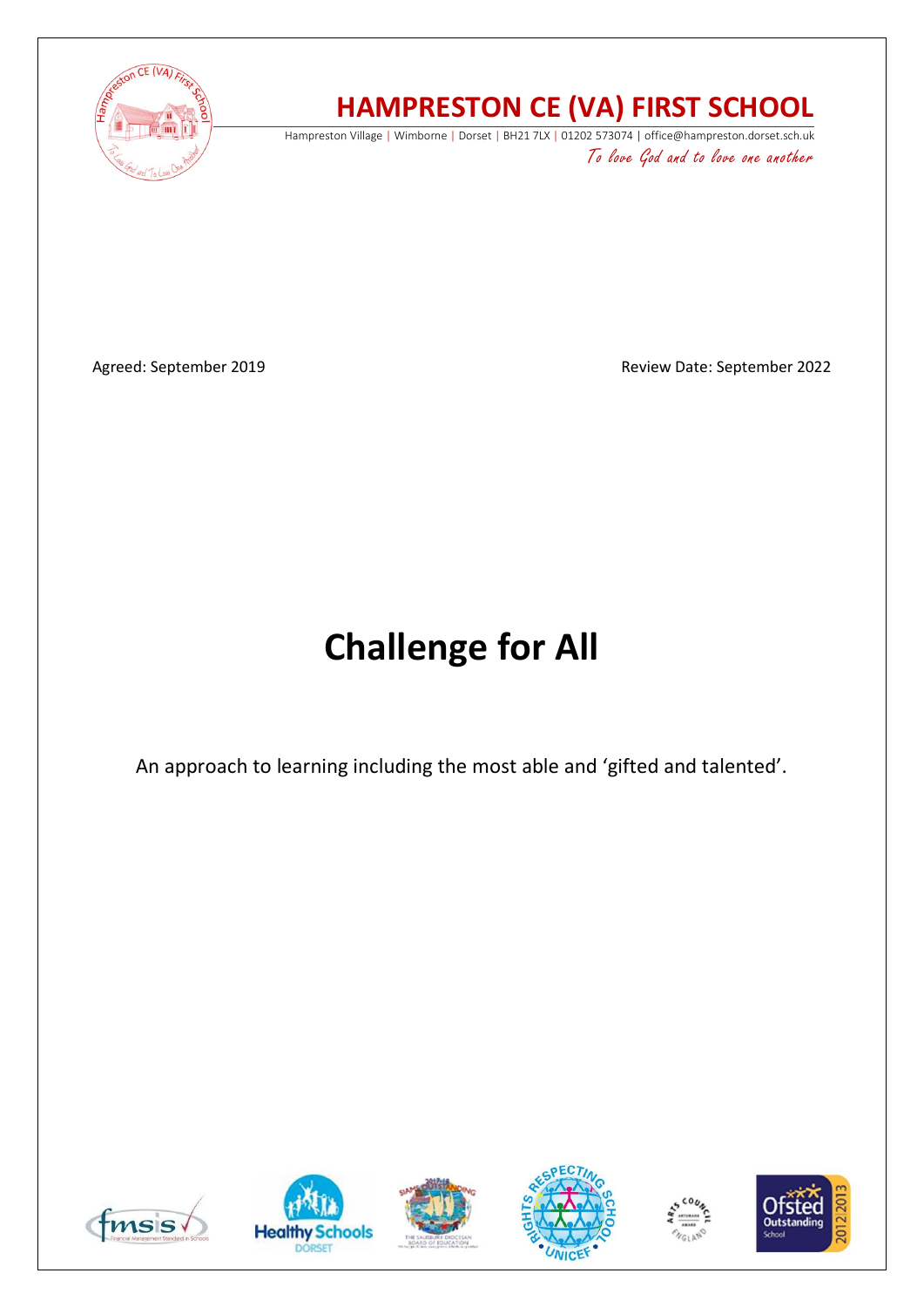#### **Key Principles**

This is an outline of the key principles of Challenge For All which you can see in every classroom.

Challenge for All (CFA) is a gifted and talented approach to whole school improvement (Based in part on Excellence for All 2009 DCSF).

### *"A Rising Tide, Lifts All Ships"*

Joseph Renzulli - Director of the National Research Centre on the Gifted & Talented

"*A rising tide, lifts all ships*," eloquently expresses the principle underpinning Challenge for All. It describes how **high expectations in every lesson** and developing strategies to **stretch our higher achievers** - *a rising tide* - has a wider impact on **all pupils** allowing them to achieve their full potential - *lifts all ships*.

There are two key aspects that underpin our Challenge for All approach to teaching and learning:

Firstly, ensuring challenge, independence and creative, higher-order thinking skills are applied to all teaching and learning, significantly improving pupil outcomes.

Secondly, pupils are offered a wide range of rich experiences and opportunities which enhance the curriculum and enable all pupils to develop potential talents and experience success.

- o CFA is based upon taking the very best Gifted & Talented practice and applying it to raise standards for all children.
- o CFA is about creating a culture of high challenge and high support which enables all children to achieve their best.
- o When Challenge, Independence and Higher Order Thinking Skills are applied to all teaching & learning, it significantly raises achievement for ALL pupils.
- o CFA recognises very high achieving pupils as vulnerable learners as well as pupils with SEND because they are vulnerable to underachievement unless challenged.
- $\circ$  The element of challenge must be present in all lessons our highest achieving pupils need to be challenged all day, every day, not just for an hour a day or an hour a week!
- o All children are on their own individual learning journey. Children require additional support and/or additional challenge at different points along the way.
- o Teaching & Learning and Inclusion are utterly inseparable and both begin with Quality First Teaching
	- Personalised learning must be a priority challenging targets to aspire to Focused planning and sharp objectives
	- High quality questioning, modelling
	- Pupil engagement
	- Creativity
	- Differentiation (A choice of tasks with different levels of challenge)
	- Regular and effective Assessment for Learning so that every child knows where they are at and what their next steps are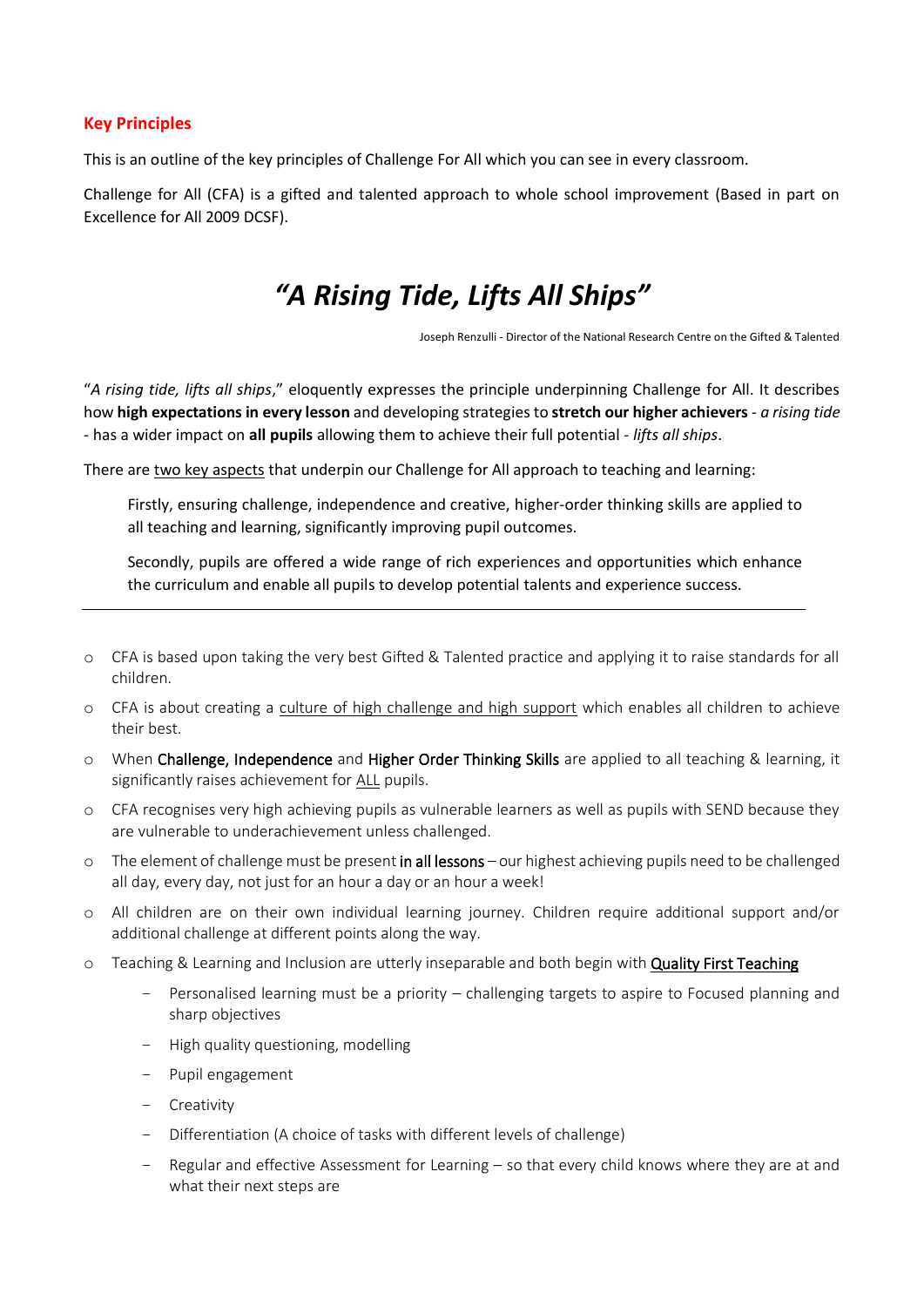#### o Rigorous tracking to ensure progress

Progress Meetings are held termly to monitor the progress and attainment of every child.

#### o Planning & Teaching from The Top

A "Teaching from the top" approach to planning can ensure we meet the needs of our highest achieving pupils but does not affect our ability to break down the objectives to meet the needs of lower achieving children and children with SEND. Teachers plan for the highest achievers first and then break objectives down for different ability groups.

#### o Pupils choose their own differentiated tasks

All pupils should have a realistic understanding of their strengths and weaknesses. Pupils should take an active role in choosing which task is right for them. Teachers present their class with a range of differentiated tasks and ask the children to select the task they are going to work on. Pupils choose the task that has the right amount of challenge in relation to their own attainment level. Although a task may be differentiated down for children with SEND, the expectation still needs to be high in relation to their ability level.

#### o Examples of Challenge for All in Action:

- 1. Spellings Three differentiated levels of spellings may be offered to the children, but they are allowed to choose which list they learn.
- 2. Home Learning tasks are another essential element of CFA. Children are given the opportunity to show their ability in an open-ended task. All tasks reflect current learning and therefore help to inform parents and teachers how much an individual child is understanding in their lessons at school.

#### o Never underestimate the impact of high expectations

– It doesn't matter what the expectation is e.g. knowing number bonds to 10 or knowing the periodic table off by heart, we should always have high expectations of every single child.

#### o Challenging targets

- If our children have challenging targets all they can do is strive to achieve them.
- If our expectations are low we immediately put a ceiling on their learning.

#### Developing Higher Order Thinking Skills

- Thinking skills need to be taught. We never assume good quality thinking just happens!
- We use a variety of models to help develop children's thinking. This includes discussion of Metacognition and the way we learn.
- Thinking hats (based on De Bono's Thinking Hats) may displayed in every classroom and used regularly.
- PMI (Plus, Minus, Interesting)
- Ian Gilbert's 8 Way Thinking Wheel
- Compass For Life Cardinals (Super North Star, Ethos, Strategy, Warrior)

#### o Opportunities to challenge & Inspire

- Every child needs to experience success this may not always be academic success.
- Children need self-esteem & confidence to succeed with challenge and this is the value in projects such as:

We plan a creative curriculum full of opportunities for children to develop skills outside of the academic classroom.